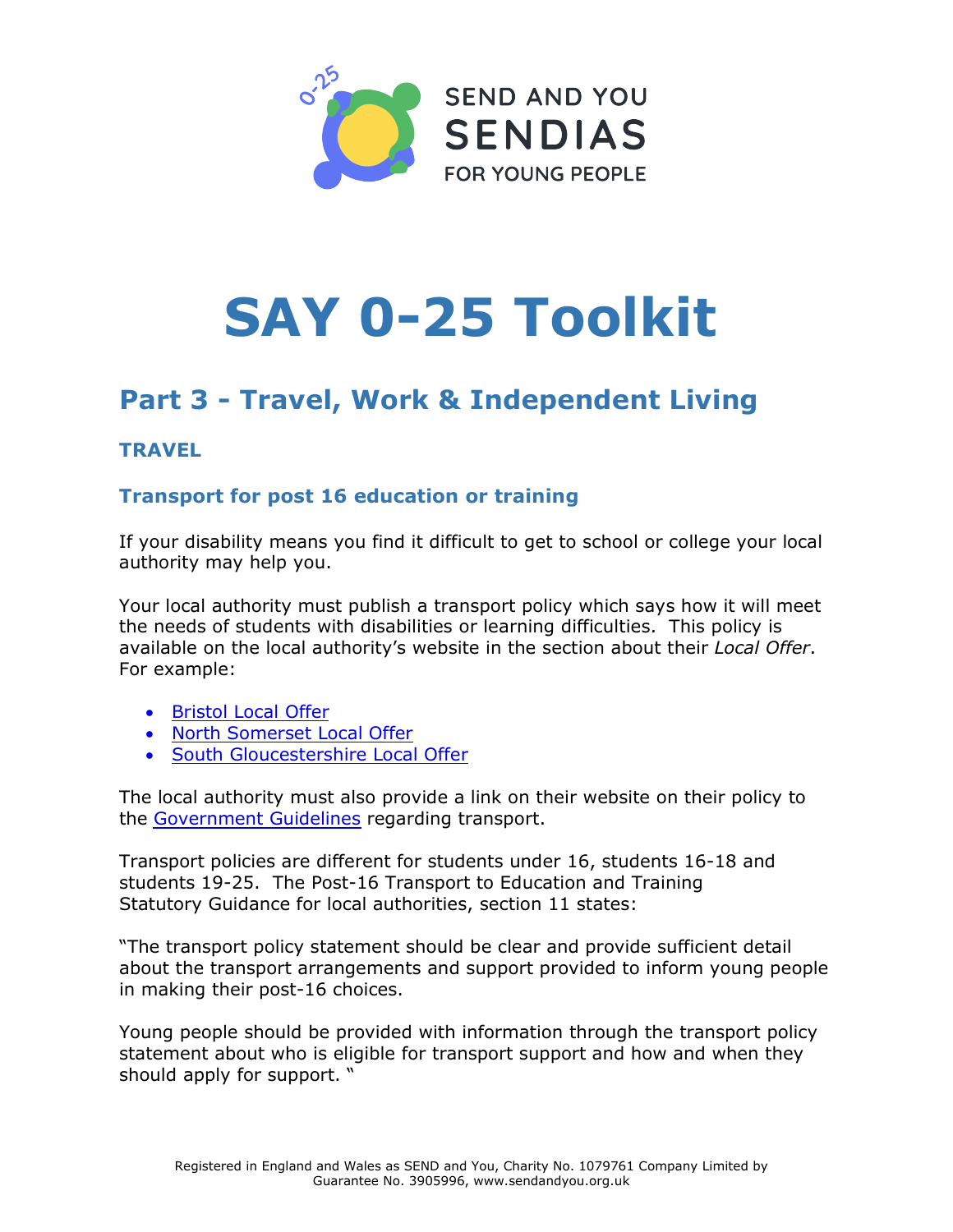Local authorities may offer travel training through schools, colleges or social care. This may be written as education provision into an EHC plan. Legal Duties – what the law says.

Local authorities have a duty under the Education and Skills Act 2008 to "encourage, enable and assist the participation of young people with learning difficulties and/or disabilities up to the age of 25 in education and training".

The local authority also has a duty to over 18 year olds under the Care Act 2014 to promote wellbeing. This includes an individual's wellbeing in relation to participation in work, education, training or recreation.

# Where can I get help with transport to college or training?

Supportive Parents can help you to understand what help you can get and how to apply for this. We can also help you appeal to the council if you are not happy with any decisions.

For further information visit www.[sendandyou](http://www.sendandyou.org.uk).org.uk

You can also visit SENTAS Special Educational Needs Transport Advocacy Service (sentas.co.uk).

# Can I get help with transport after I finish education?

If you need help with transport after you finish education you may need a social care assessment. Further details are available on the council local offer.

Your council's local offer should also give information about disabled person's bus and rail cards, community transport services, support with cycling, support learning to drive and blue badge schemes.

#### WORK

#### Support into work

The SEND Code of Practice 2015, 8.27 says: Schools and colleges have a duty to provide independent careers advice for students.

The **SEND Code of Practice** 2015, 8.29 says: Local authorities have a duty to work with schools and colleges to support young people to participate in education and training.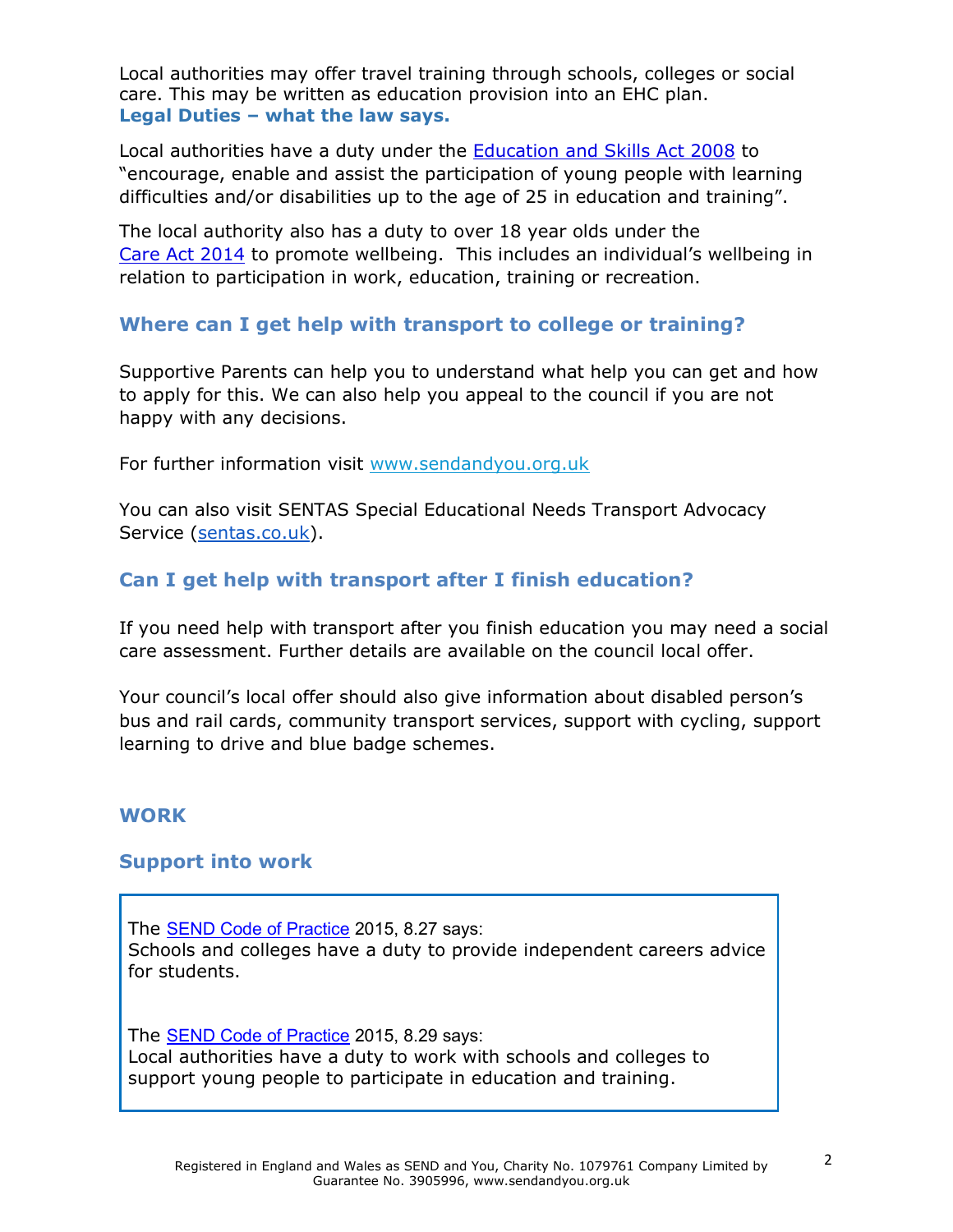You can still have support for special educational needs and disability if you are on an apprenticeship or a supported internship.

If you need support getting a job once you have left education there are several organisations that support people with a disability such as:

- The Brandon Trust
- Remploy
- PLUSS

See your local offer or contact us for more information.

#### Reasonable adjustments in the work place

If you have a disability then employers have a legal duty to make reasonable adjustments.

A person has a disability if they have:

'A physical or mental impairment and the impairment has a substantial and long-term adverse effect on a person's ability to carry out normal day-to-day activities.' Equalities act (section 6.1)

Employers should make reasonable adjustments to help you attend interviews and carry out your job e.g. providing access ramps.

Access to Work may be able to provide funding for adjustments such as a job coach or a signing interpreter.

Your school or college may help you produce something to help employers understand what support you need (such as a one page profile).

#### INDEPENDENT LIVING

#### Support with independent living

If you need support living independently, contact your local authority to find out about getting a social care assessment. If you are over 18 the local authority have a duty to promote your wellbeing under the Care Act 2014 part 1. Following an adult social care assessment you may get an 'adult care plan'. This should be reviewed each year.

See SP 16-25 Toolkit Part 1 – Annual Transition Reviews for more information on transferring to adult social care provision.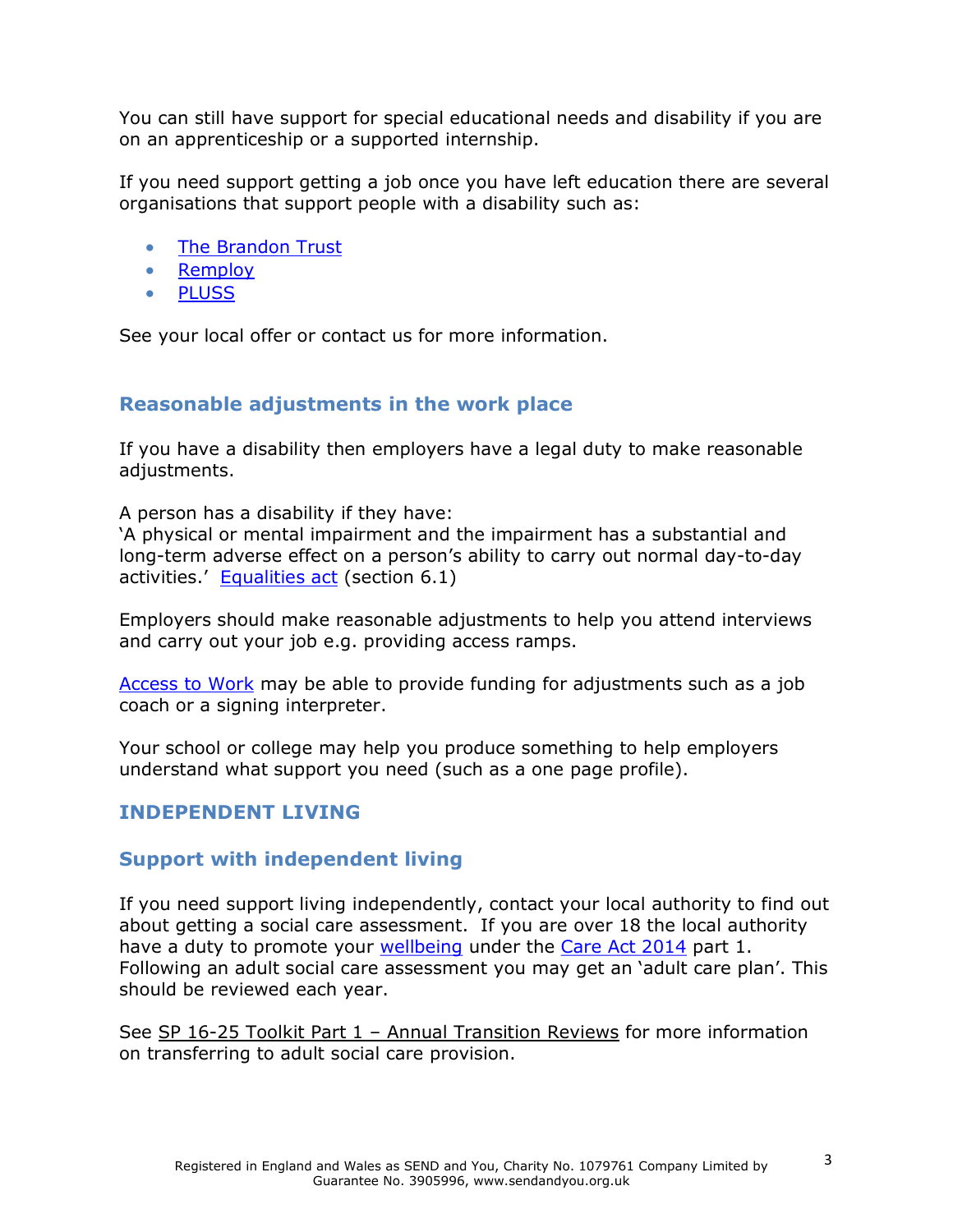Further support with Social Care is available from:

Home Farm Trust Carers Support Service [www.hft.org.uk](http://www.hft.org.uk)

The Carers Support Centre (Bristol and South Glos) [www.carerssupportcentre.org.uk](http://www.carerssupportcentre.org.uk)

WECIL [www.wecil.co.uk](http://www.wecil.co.uk)

Advocacy (support to help you get your voice heard):

The Care Forum [www.thecareforum.org](http://www.thecareforum.org) 

SEAP [www.seap.org.uk](http://www.seap.org.uk) 

SWAN<https://swanadvocacy.org.uk/>

### Support with accessing the community

Your local authority may give information about social events in the Local Offer e.g local drop-in centres or support groups. If it is difficult for you to attend a local group or event because of a disability, contact your local authority to get a social care assessment.

#### Any questions?

Please contact us if you are still unclear or have any questions about any information in this document, or about any other aspect of Special Educational Needs & Disabilities.

- call our Information, Advice & Support line: 0117 989 7725
- email us: support@[sendandyou](mailto:support@sendandyou.org.uk).org.uk
- contact us via our website: [www.sendandyou.org.uk/contact-us/](http://www.sendandyou.org.uk/contact-us/)

If you are 16 or over and would like a parent or carer to contact us on your behalf, you will need to complete a consent form. Your parent/carer can ask us for one or you can download one from our website.

#### Expanded links used in this document:

- Bristol Local Offer: <http://www.findabilitybristol.org.uk/>
- North Somerset Local Offer: [https://www.n-somerset.gov.uk/my-services/children-young-people](https://www.n-somerset.gov.uk/my-services/children-young-people-families/local-offer-and-early-help/local-offer/)families[/local-offer-and-early-help/local-offer/](https://www.n-somerset.gov.uk/my-services/children-young-people-families/local-offer-and-early-help/local-offer/)